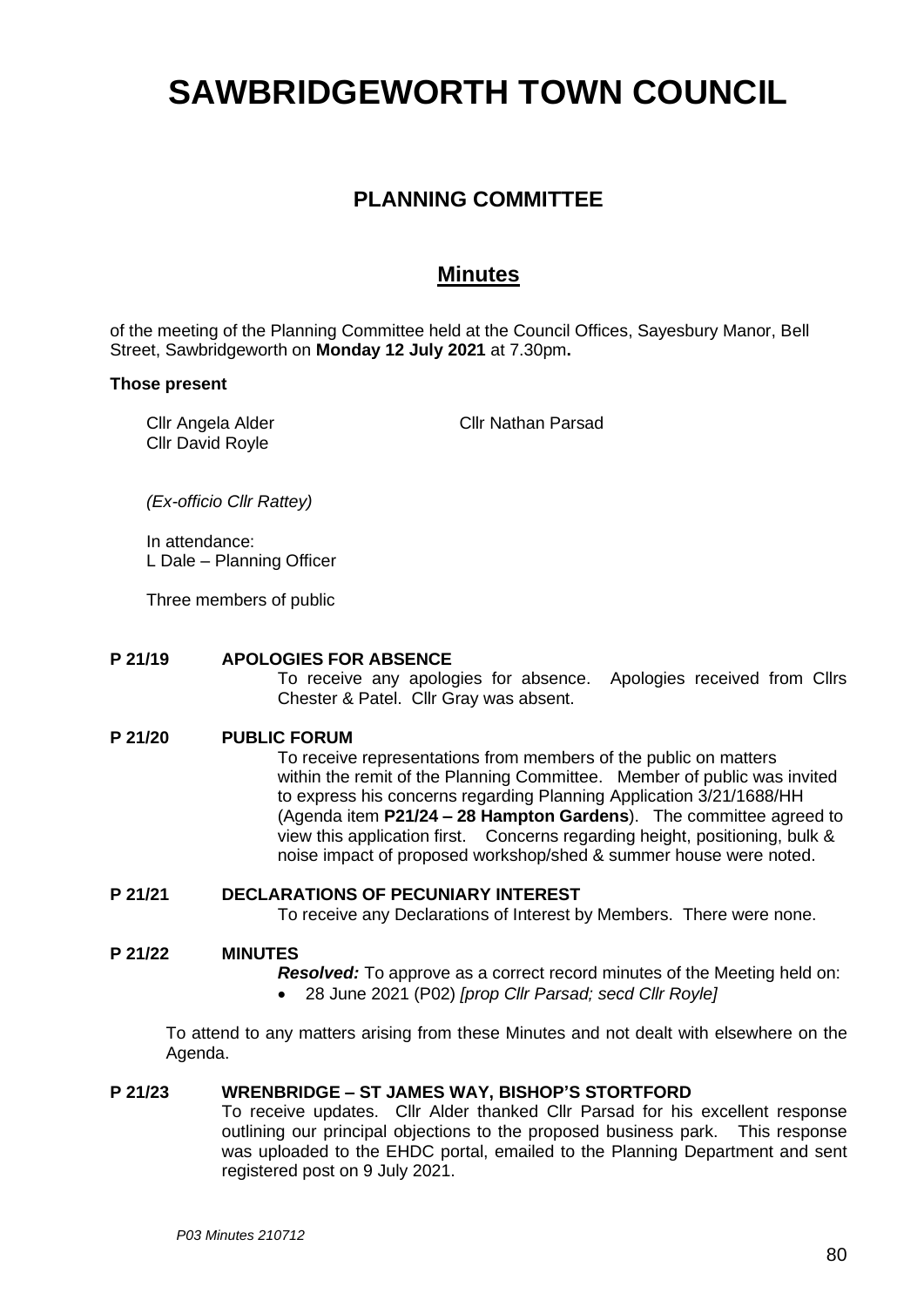#### **P 21/24 PLANNING APPLICATIONS RECEIVED FROM EHDC**

To consider Planning Applications received from EHDC since the last meeting of the Planning Committee.

**\_\_\_\_\_\_\_\_\_\_\_\_\_\_\_\_\_\_\_\_\_\_\_\_\_\_\_\_\_\_\_\_\_\_\_\_\_\_\_\_\_\_\_\_\_\_\_\_\_\_\_\_\_\_\_\_\_\_\_\_\_\_\_\_\_**

**\_\_\_\_\_\_\_\_\_\_\_\_\_\_\_\_\_\_\_\_\_\_\_\_\_\_\_\_\_\_\_\_\_\_\_\_\_\_\_\_\_\_\_\_\_\_\_\_\_\_\_\_\_\_\_\_\_\_\_\_\_\_\_\_\_**

**\_\_\_\_\_\_\_\_\_\_\_\_\_\_\_\_\_\_\_\_\_\_\_\_\_\_\_\_\_\_\_\_\_\_\_\_\_\_\_\_\_\_\_\_\_\_\_\_\_\_\_\_\_\_\_\_\_\_\_\_\_\_\_\_\_\_\_\_\_\_\_**

**\_\_\_\_\_\_\_\_\_\_\_\_\_\_\_\_\_\_\_\_\_\_\_\_\_\_\_\_\_\_\_\_\_\_\_\_\_\_\_\_\_\_\_\_\_\_\_\_\_\_\_\_\_\_\_\_\_\_\_\_\_\_\_\_\_\_\_\_\_\_\_**

**\_\_\_\_\_\_\_\_\_\_\_\_\_\_\_\_\_\_\_\_\_\_\_\_\_\_\_\_\_\_\_\_\_\_\_\_\_\_\_\_\_\_\_\_\_\_\_\_\_\_\_\_\_\_\_\_\_\_\_\_\_\_\_\_\_\_\_\_\_\_\_**

#### **3/21/1559/HH 13 Elmwood, CM21 9NL**

[First floor rear extension](https://publicaccess.eastherts.gov.uk/online-applications/applicationDetails.do?activeTab=documents&keyVal=QUJLQVGLFH400)  *STC Comment:* No objection *[prop Cllr Royle; secd Cllr Parsad]*

#### **3/21/1567/HH 33 The Forebury, CM21 9BD**

[Installation of electric gates](https://publicaccess.eastherts.gov.uk/online-applications/applicationDetails.do?activeTab=documents&keyVal=QUOJGKGLFHU00)

*STC Comment:* No objection *[prop Cllr Parsad; secd Cllr Royle]*

### **3/21/1591/HH 18 Rowney Gardens, CM21 0AT**

Infill [to existing porch and construction of new porch](https://publicaccess.eastherts.gov.uk/online-applications/applicationDetails.do?activeTab=documents&keyVal=QUQPC6GLFJC00)

*STC Comment:* No objection *[prop Cllr Royle; secd Cllr Parsad]*

#### **3/21/1604/HH 3 Roman Rise, CM21 0EG**

[Single storey rear extension](https://publicaccess.eastherts.gov.uk/online-applications/applicationDetails.do?activeTab=documents&keyVal=QUSV4WGLFK900) *STC Comment:* No objection *[prop Cllr Alder; secd Cllr Parsad]*

#### **3/21/1620/HH 2 Springhall Road, CM21 9ET**

[Erection of cladding to first floor front elevation](https://publicaccess.eastherts.gov.uk/online-applications/applicationDetails.do?activeTab=documents&keyVal=QUVY78GLFL800)

*STC Comment:* No objection *[prop Cllr Royle; secd Cllr Parsad]*

#### **3/21/1625/FUL 29 Station Road, CM21 9JY**

[Change of use of barn outbuilding into annexe with alterations to fenestration and](https://publicaccess.eastherts.gov.uk/online-applications/applicationDetails.do?activeTab=documents&keyVal=QUWKE4GLFLK00)  [insertion of 3 rooflights](https://publicaccess.eastherts.gov.uk/online-applications/applicationDetails.do?activeTab=documents&keyVal=QUWKE4GLFLK00)

**\_\_\_\_\_\_\_\_\_\_\_\_\_\_\_\_\_\_\_\_\_\_\_\_\_\_\_\_\_\_\_\_\_\_\_\_\_\_\_\_\_\_\_\_\_\_\_\_\_\_\_\_\_\_\_\_\_\_\_\_\_\_\_\_\_\_\_\_\_\_\_**

*STC Comment:* No objection. Neighbours concerns of overlooking supported *[prop Cllr Parsad; secd Cllr Royle]*

**\_\_\_\_\_\_\_\_\_\_\_\_\_\_\_\_\_\_\_\_\_\_\_\_\_\_\_\_\_\_\_\_\_\_\_\_\_\_\_\_\_\_\_\_\_\_\_\_\_\_\_\_\_\_\_\_\_\_\_\_\_\_\_\_\_\_\_\_\_\_\_**

**\_\_\_\_\_\_\_\_\_\_\_\_\_\_\_\_\_\_\_\_\_\_\_\_\_\_\_\_\_\_\_\_\_\_\_\_\_\_\_\_\_\_\_\_\_\_\_\_\_\_\_\_\_\_\_\_\_\_\_\_\_\_\_\_\_**

#### **3/21/1642/HH 28 Reedings Way, CM21 9DX**

[Single storey front/side and rear extension](https://publicaccess.eastherts.gov.uk/online-applications/applicationDetails.do?activeTab=documents&keyVal=QV09PIGLFMQ00)

*STC Comment:* No objection *[prop Cllr Royle; secd Cllr Parsad]*

#### **3/21/1688/HH 28 Hampton Gardens, CM21 0AN**

[Erection of a workshop/shed and summerhouse/storage to rear garden](https://publicaccess.eastherts.gov.uk/online-applications/applicationDetails.do?activeTab=documents&keyVal=QV97Y9GLFQ000)

*STC Comment:* Objection. Inappropriate development. Height, positioning, bulk and noise would have a detrimental impact on neighbouring property *[prop Cllr Parsad; secd Cllr Royle]*

**\_\_\_\_\_\_\_\_\_\_\_\_\_\_\_\_\_\_\_\_\_\_\_\_\_\_\_\_\_\_\_\_\_\_\_\_\_\_\_\_\_\_\_\_\_\_\_\_\_\_\_\_\_\_\_\_\_\_\_\_\_\_\_\_\_**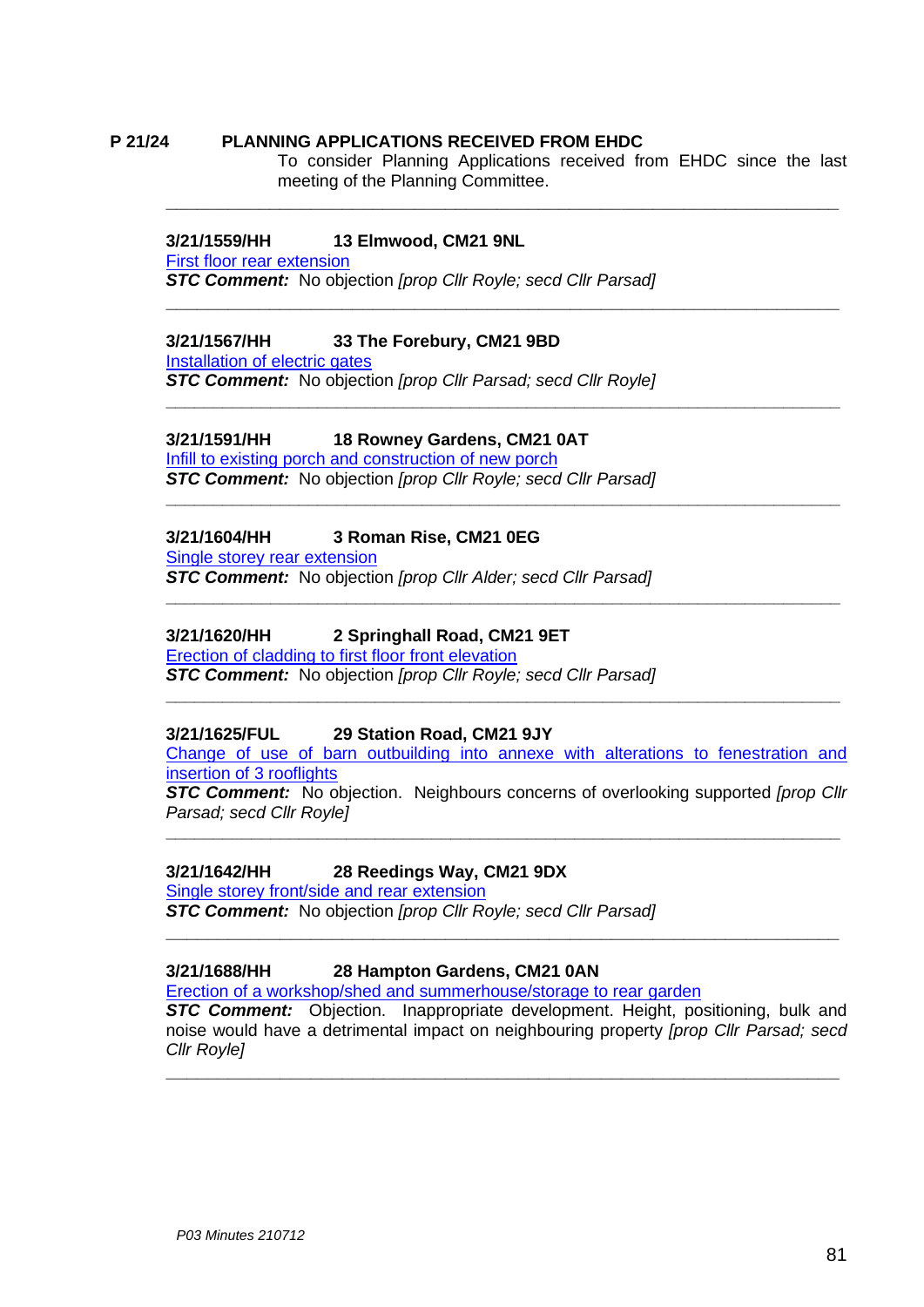#### **P 21/25 LATE PLANNING APPLICATIONS**

To deal with Planning Applications received from EHDC following the Publication of this Agenda and received before 9 July 2021.

#### **3/21/1467/HH 3 Redricks Lane, CM21 0RL**

Demolition of extension and erection of single storey rear extension with replacement roof with roof lights to rear and side. Alterations to fenestration with additional window to side *STC Comment:* No objection *[prop Cllr Alder; secd Cllr Royle]*

**\_\_\_\_\_\_\_\_\_\_\_\_\_\_\_\_\_\_\_\_\_\_\_\_\_\_\_\_\_\_\_\_\_\_\_\_\_\_\_\_\_\_\_\_\_\_\_\_\_\_\_\_\_\_\_\_\_\_\_\_\_\_\_\_\_**

**\_\_\_\_\_\_\_\_\_\_\_\_\_\_\_\_\_\_\_\_\_\_\_\_\_\_\_\_\_\_\_\_\_\_\_\_\_\_\_\_\_\_\_\_\_\_\_\_\_\_\_\_\_\_\_\_\_\_\_\_\_\_\_\_\_**

#### **3/21/1727/VAR Orion, London Road, Spellbrook**

Erection of 1 detached dwelling with integrated annexe and new vehicular access onto London Road. Variation of condition 2 (Approved plans) of planning approval 3/20/2213/FUL. Changes to window detail

**\_\_\_\_\_\_\_\_\_\_\_\_\_\_\_\_\_\_\_\_\_\_\_\_\_\_\_\_\_\_\_\_\_\_\_\_\_\_\_\_\_\_\_\_\_\_\_\_\_\_\_\_\_\_\_\_\_\_\_\_\_\_\_\_\_**

**\_\_\_\_\_\_\_\_\_\_\_\_\_\_\_\_\_\_\_\_\_\_\_\_\_\_\_\_\_\_\_\_\_\_\_\_\_\_\_\_\_\_\_\_\_\_\_\_\_\_\_\_\_\_\_\_\_\_\_\_\_\_\_\_\_**

*STC Comment:* No objection *[prop Cllr Parsad; secd Cllr Royle]*

#### **P 21/26 PLANNING DECISIONS MADE BY EHDC**

To receive Planning Decisions from EHDC.

#### **3/20/2071/HH &**

#### **3/20/2072/LBC 2 Fair Green, CM21 9AG**

Partial conversion of garage to office. Extension to the rear entrance and replacement of the roof of the existing link structure. A new vehicle and pedestrian access gates and new greenhouse

*STC Comment:* No objection *EHDC Decision:* Granted

#### **3/21/0898/HH 1 Oram Court, CM23 4RB**

Single storey rear extension, one roof light to rear elevation and front entrance canopy roof

**\_\_\_\_\_\_\_\_\_\_\_\_\_\_\_\_\_\_\_\_\_\_\_\_\_\_\_\_\_\_\_\_\_\_\_\_\_\_\_\_\_\_\_\_\_\_\_\_\_\_\_\_\_\_\_\_\_\_\_\_\_\_\_\_\_**

*STC Comment:* No objection *EHDC Decision:* Granted

#### **3/21/1006/HH 131 West Road, CM21 0BW**

Demolition of conservatory; construction of two storey rear extension with side dormer windows and single storey front porch extension

**\_\_\_\_\_\_\_\_\_\_\_\_\_\_\_\_\_\_\_\_\_\_\_\_\_\_\_\_\_\_\_\_\_\_\_\_\_\_\_\_\_\_\_\_\_\_\_\_\_\_\_\_\_\_\_\_\_\_\_\_\_\_\_\_\_**

#### *STC Comment:* No comment

*EHDC Decision:* Refused. "The proposed two storey rear extension, by reason of its inappropriate size and scale, would appear as an unduly bulky addition to the dwelling. The excessive proportions of the enlargement mean that this extension would overwhelm the existing property, and would fail to be subservient to the host dwelling. There would be an adverse impact upon the character and appearance of the host dwelling; contrary to Policies HOU11 and DES4 of the East Herts District Plan (2018). & "The proposed two storey rear extension, by reason of its inappropriate size, scale and siting, would result in overbearing impacts, excessive overshadowing and undue loss of light affecting a neighbouring dwelling. There would be adverse impacts upon the amenity of the occupiers of the neighbouring dwelling, contrary to Policy DES4 of the East Herts District Plan (2018)".

**\_\_\_\_\_\_\_\_\_\_\_\_\_\_\_\_\_\_\_\_\_\_\_\_\_\_\_\_\_\_\_\_\_\_\_\_\_\_\_\_\_\_\_\_\_\_\_\_\_\_\_\_\_\_\_\_\_\_\_\_\_\_\_\_\_**